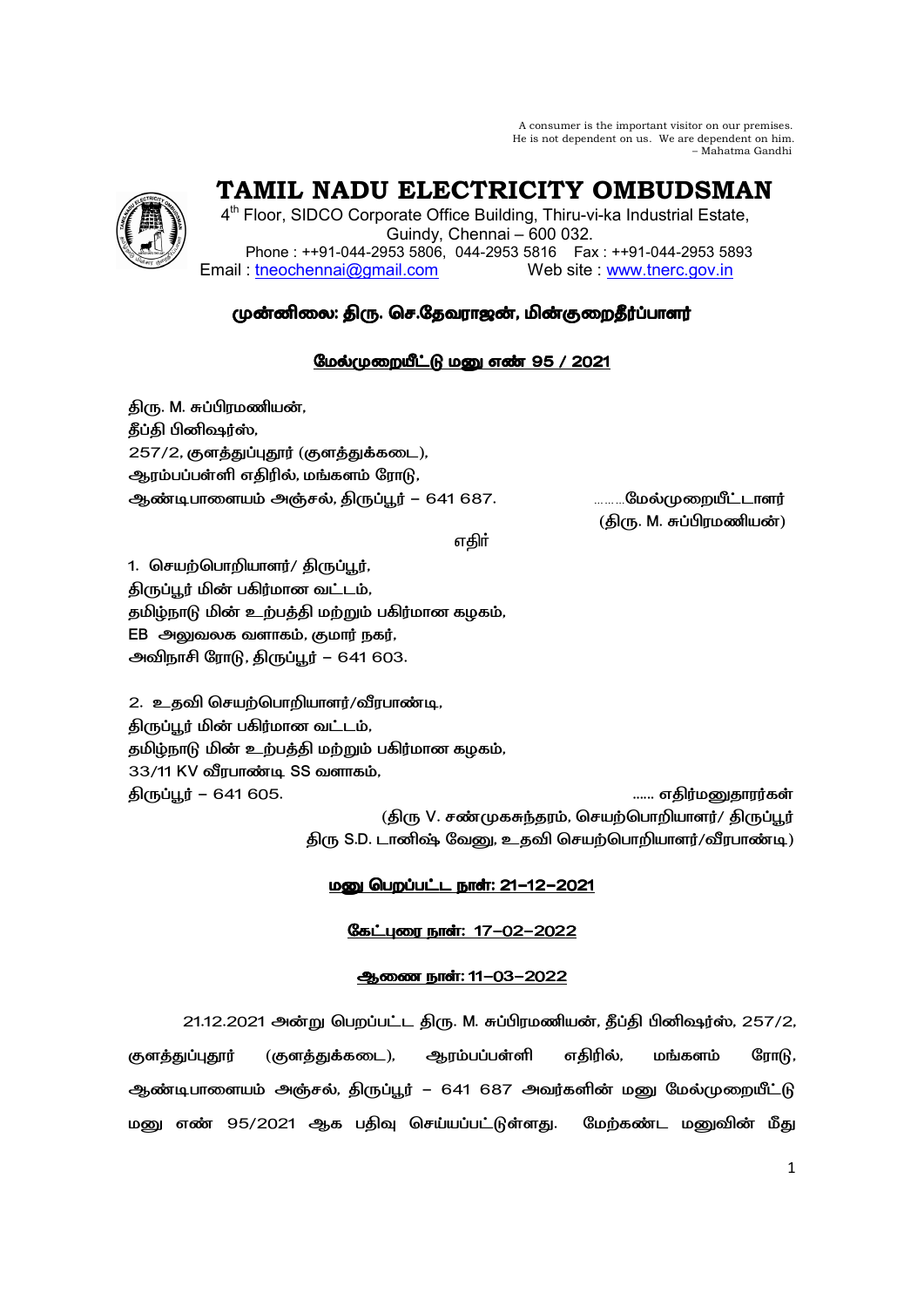மின்குறைதீப்பாளரின் கேட்புரை 17.02.2022 அன்று நடைபெற்றது. மேல்முறையீட்டாளரின் மனுவிலுள்ள வாதங்கள், எதிர்மனுதாரரின் பதிலுரையிலுள்ள வாதங்கள் மற்றும் இருதரப்பினராலும் கேட்புரை நாளில் எடுத்துரைக்கப்பட்ட வாதங்கள் ஆகிய அனைத்தையும் ஆராய்ந்து மின்குறைதீர்ப்பாளரால் கீழ்க்கண்ட ஆணை வழங்கப்படுகிறது.

### ஆணை

# 1. மேல்முறையீட்டாளரின் கோரிக்கை:

மேல்முறையீட்டாளர் உயரழுத்த மின் இணைப்பு எண் 039094380652 இல் செலுத்திய கூடுதல் தொகையை திருப்பித் தர வேண்டி மேல்முறையீட்டாளர் விண்ணப்பித்துள்ளார்.

#### $2.0$ <u>வழக்கின் சுருக்கம்:</u>

 $2.1$ மேல்முறையீட்டாளரின் மின் இணைப்பில் 500 **KVA** உயரழுத்த அனுமதிக்கப்பட்ட மின் பளு வேண்டி இணையதளம் மூலம் விண்ணப்பித்ததாகவும், மின் இணைப்பு கொடுக்கும் முன்பே கட்டணம் செலுத்த கோரி அறிவிப்பு கடிதம் பெறப்பட்டதாகவும் மேல்முறையீட்டாளர் தெரிவித்துள்ளார்.

 $2.2$ மேலும் அறிவிப்பு தெரிவித்திருந்த கடிதத்தில் தொகையை மேல்முறையீட்டாளர் செலுத்தியதாகவும், ஆனால் அரசு அறிவித்த ஊரடங்கு காலத்தில் ஏற்கனவே மின் இணைப்பு பெற்றுள்ளவர்களுக்கு நீதிமன்ற உத்தரவு படி 20% செலுத்தும்படி தெரிவித்துள்ளதால் மேல்முறையீட்டாளர் ரூபாய் 90,000/– மட்டுமே செலுத்த வேண்டுமெனவும், ஏற்கனவே செலுத்தியுள்ள கூடுதல் தொகையில் ரூபாய் 90,000/– கழித்து மீதத் தொகையை திரும்ப அளிக்குமாறு மேல்முறையீட்டாளர் மின் நுகர்வோர் குறைதீர்மன்றம், திருப்பூர் மின் பகிர்மான வட்டத்தை 20.03.2021 அன்று அனுகியுள்ளார்.

 $2.3$ மின் நுகர்வோர் குறைதீர்க்கும் மன்றம், திருப்பூர் மின்பகிர்மான வட்டம் 06.07.2021 அன்று விசாரணை நடத்தி தன்னுடைய ஆணையை அளித்துள்ளது. மன்றம் அளித்த தீர்ப்பில் அதிருப்தியுற்றதால் இந்த மேல்முறையீட்டு மனுவினை மேல்முறையீட்டாளர் மின்குறைதீர்ப்பாளரிடத்தில் சமர்ப்பித்துள்ளார்.

 $\overline{2}$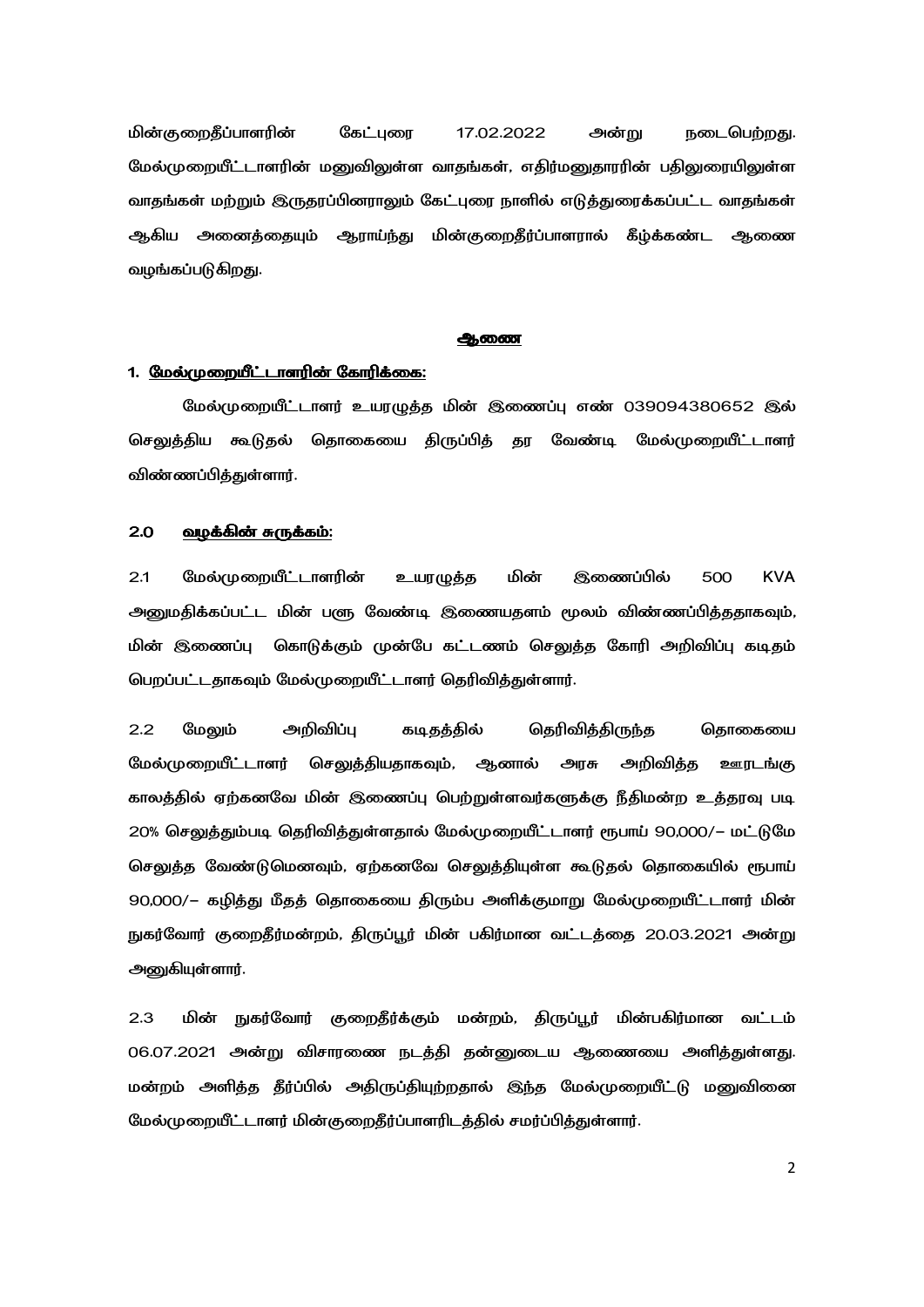#### $3.0$ மன்றத்தின் தீர்வு:

திருப்பூர் மின் பகிர்மான வட்டம், மின்நுகர்வோர் குறைதீர்க்கும் மன்றம் 06.07.2021 அன்று விசாரணை நடத்தி தன்னுடைய தீர்வை தேதியில்லா ஆணையில் தெரிவித்துள்ளது. அந்த ஆணையின் சம்பந்தப்பட்ட பத்தி கீழே கொடுக்கப்பட்டுள்ளது.

# "தீர்ப்புரை:

நுகர்வோர் கேட்டுக்கொண்டதற்கிணங்க புதிய மின் இணைப்பு (HT service) பெற குறைந்தபட்ச மாதாந்திற மின் கட்டணம் ரூ.4,90,000/– செலுத்தியதை திருப்பித் தர வாரிய விதி இல்லை. ஆகையால் இது சம்மந்தமான தலைமையிடமிருந்து 10.11.21 நாளிட்ட கடிதத்தில் தமிழ்நாடு மின்சார ஒழுங்குமுறை ஆணைய விதிகளின் படி செயல்பட அறிவுறுத்தப்பட்டுள்ளது. ஆகையால் தங்களது கோரிக்கையினை தமிழ்நாடு ஒழுங்குமுறை ஆணைய விதிகளின் படி ஏற்று கொள்ள இயலாது என்று தீர்ப்பளிக்கப்படுகிறது."

#### <u>மின்குறைதீர்ப்பாளரின் கேட்புரை:</u> 4.0

 $4.1$ மேல்முறையீட்டாளரும் எதிர்மனுதாரரும் தங்களது தரப்பு வாதங்களை எடுத்துரைப்பதற்கு வசதியாக 17.02.2022 அன்று காணொலி மூலம் கேட்புரை நடத்தப்பட்டது.

 $4.2$ மேல்முறையீட்டாளர் திரு. ம. சுப்பிரமணியன் அவர்கள் கேட்புரை நாளில் கலந்து கொண்டு தன்னுடைய வாதத்தை எடுத்துரைத்தார்.

 $4.3$ எதிர்மனுதாரர்கள் திரு V. சண்முகசுந்தரம், செயற்பொறியாளர்/ திருப்பூர் மற்றும் திரு S.D. டானிஷ் வேனு, உதவி செயற்பொறியாளர்/வீரபாண்டி, திருப்பூர் மின்பகிர்மான வட்டம் ஆகியோர் கேட்புரை நாளில் கலந்து கொண்டு தங்களுடைய வாதங்களை எடுத்துரைத்தனர்.

மின்குறைதீர்ப்பாளரின் முன்பு சமர்ப்பிக்கப்படும் மனு மேல்முறையீட்டு மனு  $4.4$ என்பகால் மின்குறைதீர்மன்றத்தில் மனுதாரரால் வைக்கப்பட்ட கோரிக்கைகள் சம்மந்தப்பட்ட வாதங்கள் மட்டுமே தீர்விற்கு எடுத்துக் கொள்ளப்படுகிறது. குறைதீர் மன்றத்தின் நடவடிக்கைகள், குறைதீர் மன்றத்தில் சமர்ப்பிக்கப்படாத புதிய நிவாரணங்கள் அல்லது பணியாளர் ஒழுங்கு நடவடிக்கை சம்மந்தப்பட்ட கோரிக்கைகள் முதலியன மின்நுகர்வோர் குறைதீர்க்கும் மன்றம் மற்றும் மின்குறைதீர்ப்பாளருக்கான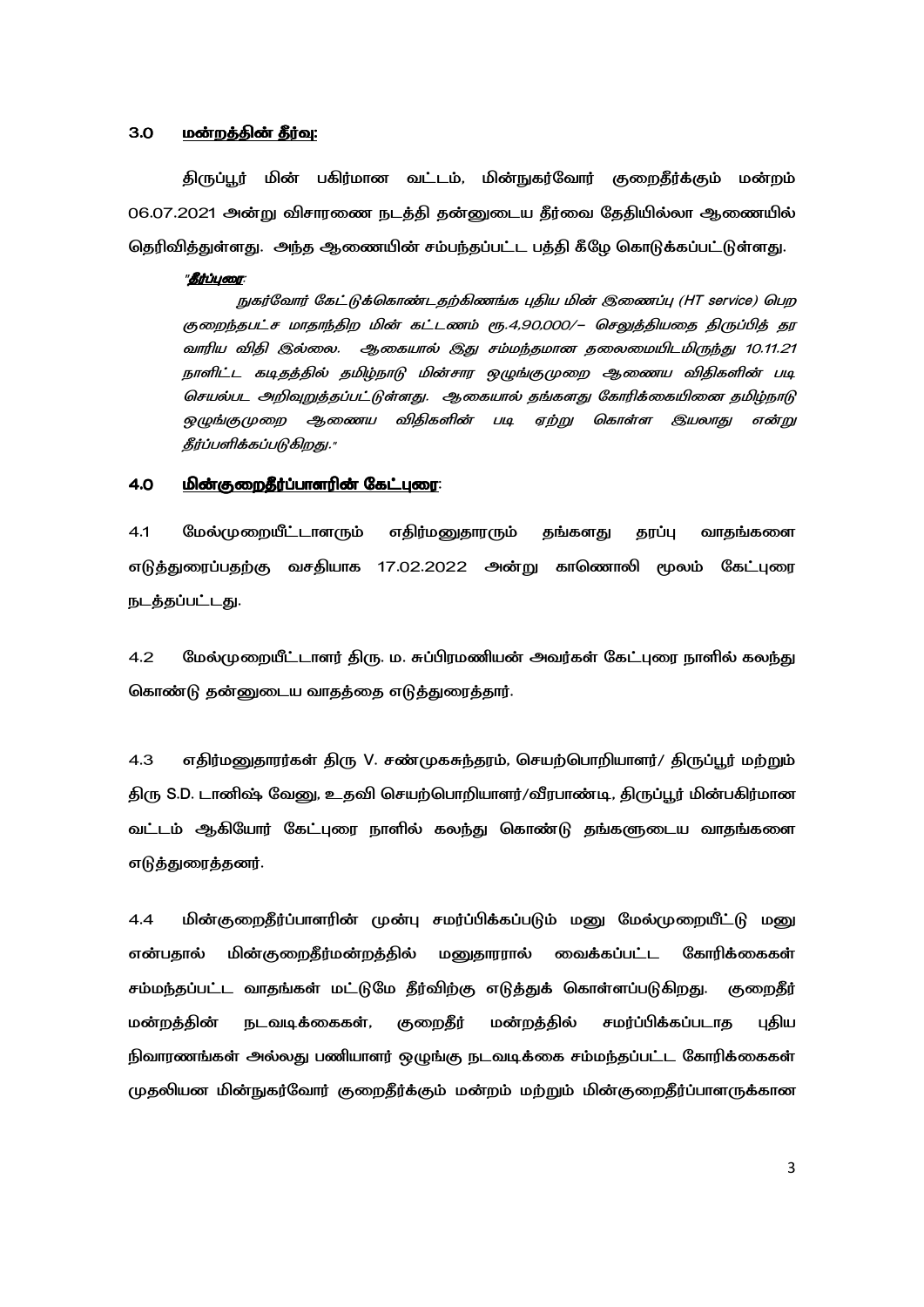ஒழுங்குமுறை விதிகளின்படி படி மின்குறைதீர்ப்பாளரின் தீர்விற்கு எடுத்துக் கொள்ளப்படவில்லை.

# 5.0 
9?- @8= @8=:

5.1 சென்ற வருடம் 24.3.2020 முதல் 31.5.2020 வரை Covid 19 காரணமாக ஊரங்கு இருந்ததாகவும், மேற்படி ஊரடங்கு காலத்தில் கட்டுமான பொருட்கள் மற்றும் இதர பொருட்கள் எதுவும் வாங்க முடியாத காரணத்தால் எந்த ஒரு பணியும் செய்ய முடியவில்லை எனவும், ஆனால் மின் இணைப்பு கொடுக்கும் முன்பே பணம் செலுத்த Свытл Demand Notice - SE/TEDC/TPR/AEE/GL/AE/G12/F.DEEPTHY/D320/20 DT. 24.3.2020 அனுப்பியிருந்ததாக மேல்முறையீட்டாளர் தெரிவித்துள்ளார்.

5.2 மேற்கொண்டு தாமதம் செய்ய வேண்டாம் என்றும் மின் மின்வாரியம் கூறும் குறைந்தபட்ச கட்டணத்தை under protest செலுத்துவதாக முடிவு செய்ததாகவும், அதன்படி ரூபாய் 4,90,000/- க்கு Tirupur Federal Bank வரைவோலை (27392668 dt. 12.6.2020) வழங்கப்பட்டதாக மேல்முறையீட்டாளர் தெரிவித்துள்ளார்.

5.3 அரசு அறிவித்த ஊரடங்கு காலத்தில் ஏற்கனவே மின் இணைப்பு பெற்றுள்ளவர்களுக்கு கோர்ட் ஆர்டர் படி 20% மட்டுமே செலுத்தும்படி கூறியதாகவும், ஆனால் நாங்கள் மின்னிணைப்பு பெறாமலேயே முழுத் தொகையும் செலுத்தியுள்ளதாக மேல்முறையீட்டாளர் தெரிவித்துள்ளார்.

5.4 இதை கருத்தில் கொண்டு தான் செலுத்திய முழு தொகையை வருங்கால மின் கட்டணத்தில் கழித்து அல்லது தங்களுக்கு திரும்பப் பெற்றுத் தருமாறு வேண்டி மின் நுகர்வோர் குறைதீர்க்கும் மன்றம் திருப்பூர் மின் பகிர்மான வட்டம் பெருமாநல்லூர் ரோடு, திருப்பூர் 641603 அவர்களுக்கு 06.07.2021 அன்று மனு அளித்ததாக மேல்முறையீட்டாளர் தெரிவித்துள்ளார்.

5.5 மன்றத்தின் தீர்ப்பு தங்களுக்கு மிகவும் அதிர்ச்சியளிப்பதாகவும் தாங்கள் கட்டிய கூடுதல் கட்டணம் தங்களிடம் இருந்தால் பணி மூலதனத்திற்கு மிகவும் உதவியாக இருந்திருக்கும் என மேல்முறையீட்டாளர் தெரிவித்துள்ளார்.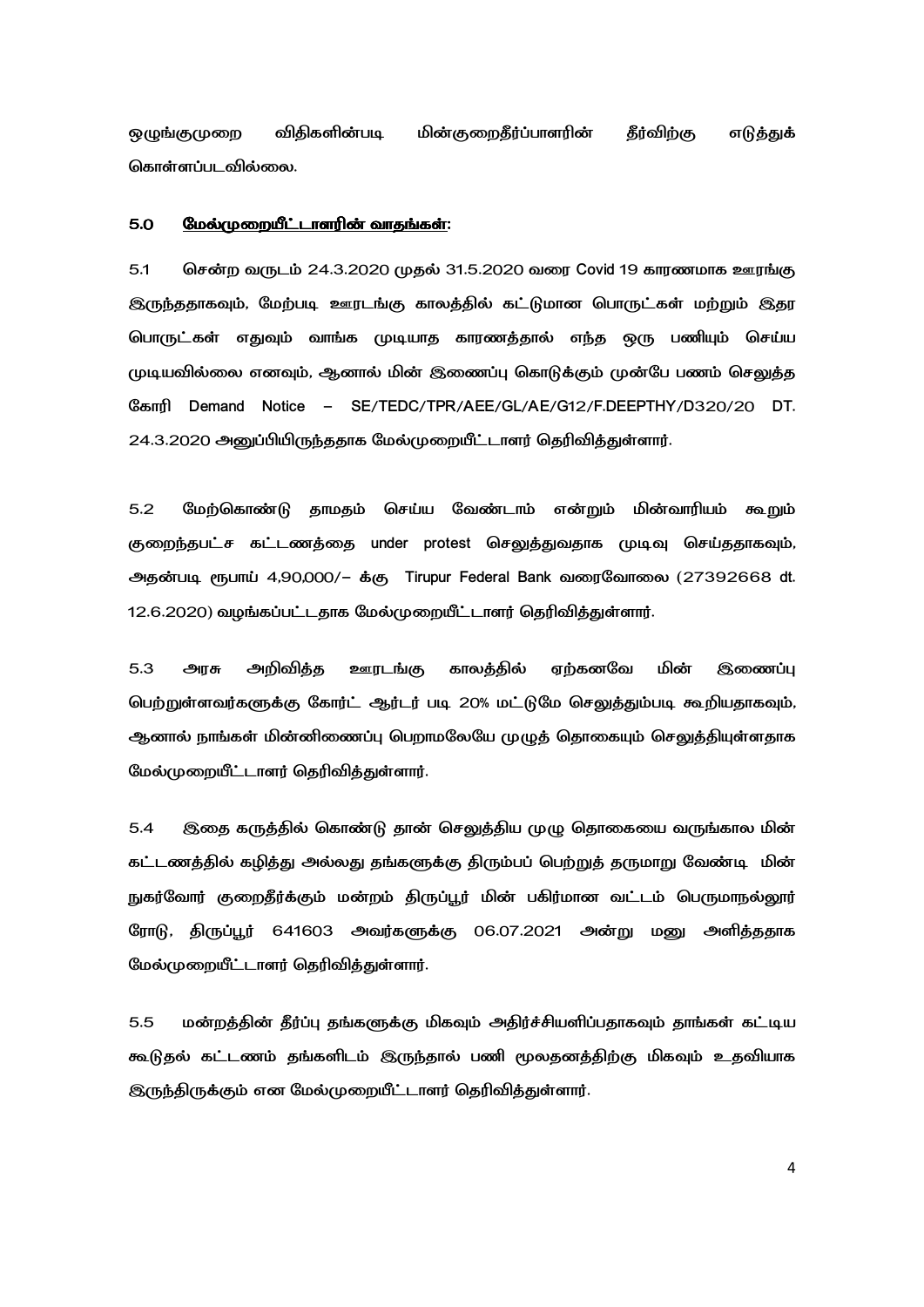5.6 மேலும் அவர்கள் அனுப்பிய தீர்ப்பை மேல்முறையீடு செய்ய தங்களின் முகவரியை தங்களுக்கு தெரியப்படுத்தி இருந்ததாகவும், இக்கடிதத்தின் மூலம் தங்கள் நிறுவனம் தங்களுக்கு மீண்டும் நினைவு கூறுவது ஊரடங்கு காலத்தில் கோர்ட் ஆர்டர் படி 20% மட்டுமே செலுத்தும்படி கூறியிருந்ததாகவும், அதன்படி பார்த்தால் தாங்கள் ரூ.90,000/– தான் செலுத்தியிருக்க வேண்டும், ஆனால் தாங்கள் மின்னிணைப்பு பெறாமலேயே மின்வாரியம் கூறிய கட்டணம் ரூ.4,90,000/— செலுத்தியுள்ளதாக மேல்முறையீட்டாளர் தெரிவித்துள்ளார்.

5.7 எனவே மேல்முறையீட்டாளர் செலுத்திய கூடுதல் தொகையை திருப்பித் தர வேண்டி மேல்முறையீட்டாளர் கேட்டுக் கொண்டுள்ளார்.

# 6.0 <u>எதிர்மனுதாரரின் வாதங்கள்</u>:

6.1 The Respondent has stated that M/s.Deepthy Finishers, 257/2, Kulothupudhur (Kulathukadai), Mangalam Road, Andipalayam (Po), Tirupur has applied for HT Service connection for a Sanction Demand of 500KVA through Online application on 27.09.2019. After field inspection the application was registered on 11.11.2019 with registration number 03043801112. Load sanction was accorded on 24.02.2020 and then consumer paid development Charges on 25.02.2020. Necessary extension works were completed and first 3 months supply availability notice was issued on 24.03.2020 with a request to produce safety certificate, execute test report and avail demand of 500KVA within the date of expiry of first 3 months notice period on 21.06.2020.

6.2 The Respondent has stated that M/s.Deepthy Finishers has reported that they were not able to get safety certificate due to Lockdown for Covid-19 and requested to waive the levy of monthly minimum charges from 24.03.2020 to 19.07.2020. The Consumer produced safety certificate on 11.06.2020 and monthly minimum notice issued on 12.06.2020 for 84 days i.e., 24.03.2020 to 15.06.2020 for Rs.4,90,000/-. The consumer paid monthly minimum charges on 12.06.2020 and clearance issued on 12.06.2020. The new HT Supply to M/s.Deepthty Finishers was effected on 15.06.2020 with HTSc No.652. The consumer request was addressed to The Chief Enqineer/Distribution/Coimbatore on 27.5.2020.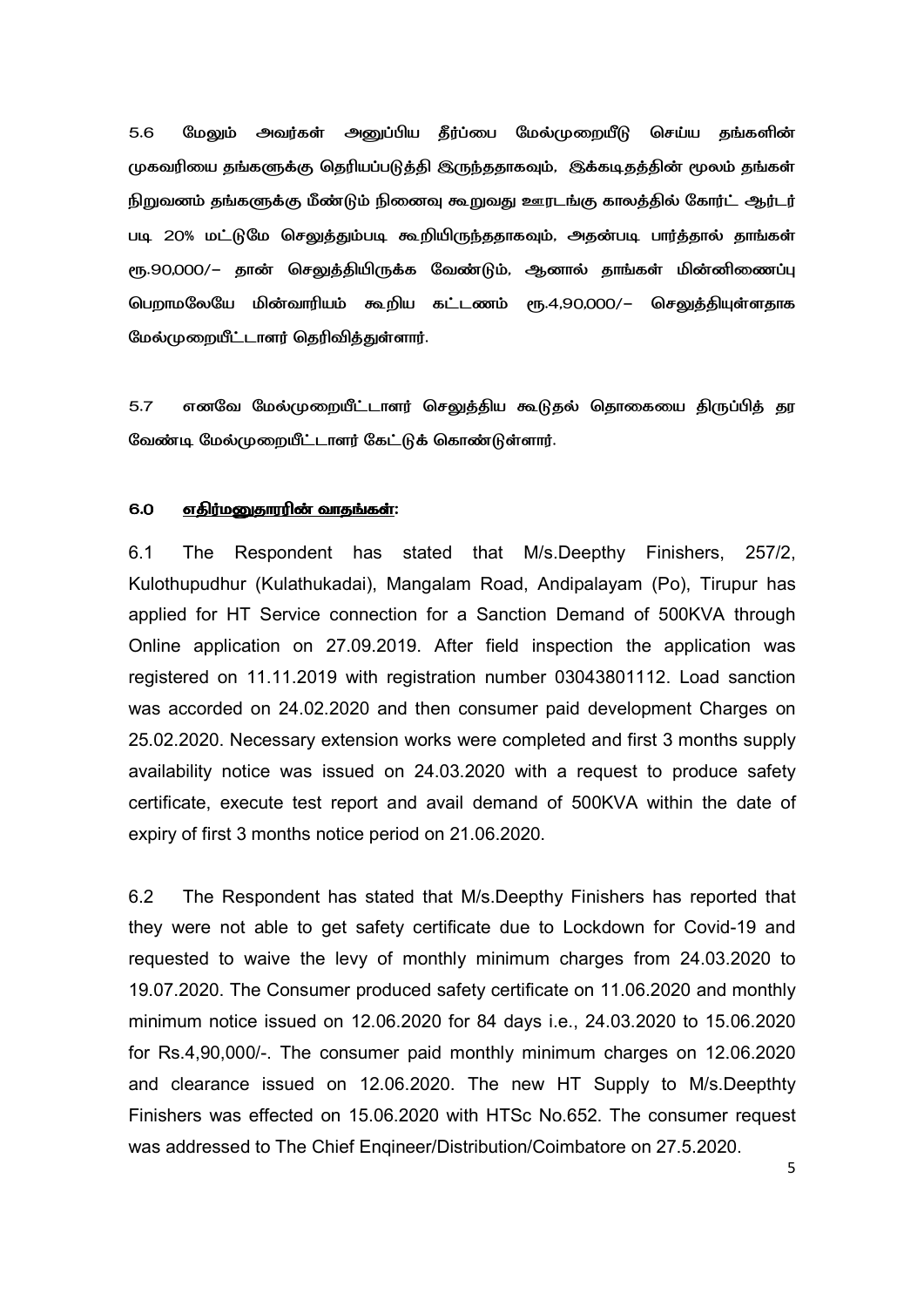6.3 The Respondent has stated that in the meantime the consumer represented through CGRF and the consumer representation was addressed to The Chief Engineer / Commercial / Chennai after completion of hearing in CGRF. Reply was received from The Chief Engineer / Commercial directing to take action as per the provision in TNE Codes and Regulations and instructions issued time to time in this regard. As per the TNE Code 31 (2),(4) & (5), the consumer was issued Supply Availability notice and after producing safety certificate monthly minimum was levied.

6.4 The Respondent has stated that during Lockdown period from 24.03.2020 to 31.05.2020 for closed companies, there is a direction to collect the 90% of the demand charges. Some of the HT Consumers addressed to TNERC saying that TNEB is instructing not to run the industries. So TNERC gave an order for 20% demand charges as suo-moto. TNEB moved to court and judgement is in favour of HT Consumer for payment of 20% of demand charges as monthly minimum. Hence, the above order is for existing consumers and there is no specific instruction for waiver of monthly minimum charges while effecting new services. So the consumer representation for 20% monthly minimum charges as per court order could not be considered.

## 7.0 "! R@L. U7 
9?- R@L. 
9?- :

7.1 எதிர்மனுதாரர் கூறியவாறு தமிழ்நாடு மின்சார வாரியம் திருப்பூர், தங்களை மிகுந்த மன உளைச்சல் உண்டாக்கி ரூ.4,90,000/– கட்டினால் மட்டுமே தங்களுக்கு மின் இணைப்பு கொடுக்கப்படும் என்று கூறியதால் மேல்முறையீட்டாளர் அத்தொகையை மிகுந்த சிரமத்திற்கு இடையில் செலுத்த வேண்டிய சூழ்நிலை உண்டானதாக மேல்முறையீட்டாளர் தெரிவித்துள்ளார்.

7.2 சென்ற வருடம் 24.3.2020 முதல் 31.5.2020 வரை Covid 19 காரணமாக ஊரடங்கு இருந்தது, மேல்முறையீட்டாளர் பணிகள் அனைத்தும் முடித்து வைத்த இருந்ததாகவும், Safety certificate மட்டும் வாங்கவில்லை எனவும், ஊரடங்கு காலத்தில் மேல்முறையீட்டாளருக்கு மின் இணைப்பு கொடுத்திருக்க முடியாது என் என்பகு தங்களுக்கும் தெரியும் என மேல்முறையீட்டாளர் தெரிவித்துள்ளார்.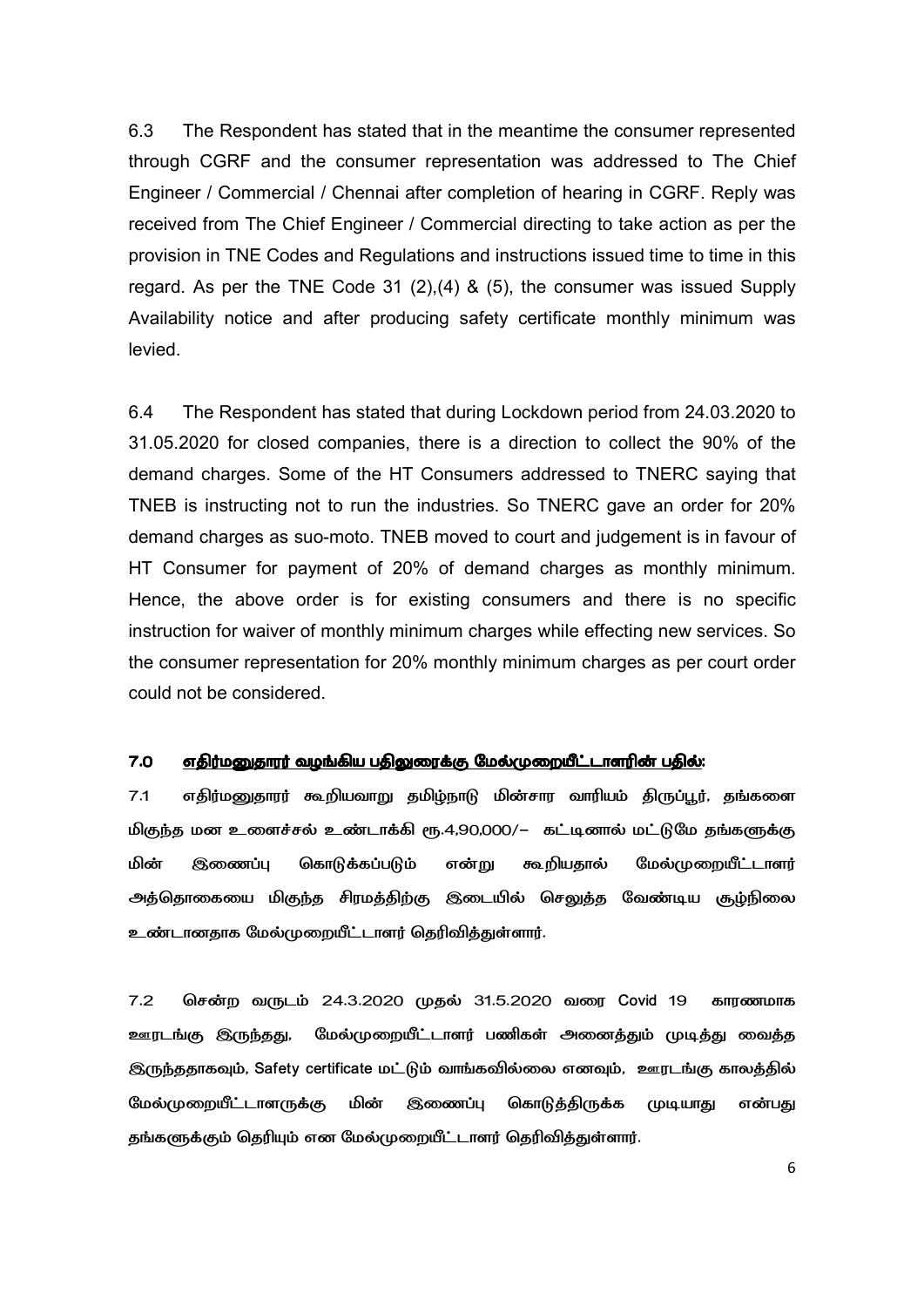7.3 மேல்முறையீட்டாளர் 1.6.2020 அன்று safety certificate வேண்டி விண்ணப்பித்து இருந்ததாகவும், மின்வாரியம் 10.6.2020 அன் மேல்முறையீட்டாளருக்கு safety certificate அளித்திருந்ததாகவும், மேலும் 15.6.2020 அன்று று தான் மேல்முறையீட்டாளருக்கு புதிய HT மின் இணைப்பு கொடுத்ததாகவும், அதற்கு உண்டான தங்களது முதல் மாத HT ரசீதை சமர்ப்பித்துள்ளதாக மேல்முறையீட்டாளர் தெரிவித்துள்ளார்.

7.4 Covid 19 ஊரடங்கு காரணமாக எங்களது நிறுவனத்தில் 23.3.2020 அன்று அனைத்து வேலைகளையும் நிறுத்தி விட்டதாகவும், தங்களுடைய நிறுவனத்தில் கடைசி Sales bill No.30631-23-3-2020 அனைத்தையும் பார்வைக்கு இணைத்துள்ளதாகவும், மேலும் ஊரடங்கு காரணமாக ஏப்ரல் மற்றும் மே மாத இரண்டு மாதங்கள் முழுவதும் தங்களது நிறுவனம் இயங்காமல் 1.6.2020 அன்றிலிருந்து இயங்க தொடங்கியதாகவும், 1.6.2020 அன்று புதுக் கணக்கு தொடங்கப்பட்டு Sales bill No.101 என ஆரம்பிக்கப்பட்டதாகவும் மேல்முறையீட்டாளர் தெரிவித்துள்ளார்.

7.5 தங்களது நிறுவனத்தின் கடைசி தேதி 23.3.2020 அறிக்கையும், மீண்டும் நிறுவனம் தொடங்கப்பட்ட தேதி 1.6.2020 அறிக்கையையும், அரசு உக்காவின்படி 17.5.2020 அன்று ஊரடங்கும் முடியும்போது 50% தொழிலாளர்களை வைத்த நிறுவனத்தை இயக்கலாம் என அறிவித்ததாகவும், ஆனால் திருப்பூரில் உள்ள அனைத்து தொழிலாளர்களும் சொந்த ஊருக்கு சென்று விட்டதால் எந்த ஒரு நிறுவனத்தையும் இயக்க இயலவில்லை எனவும், அனைத்து நிறுவனங்களிலும் இயந்திர பழுது பார்க்கும் பணி மட்டுமே நடைபெற்றதாக மேல்முறையீட்டாளர் தெரிவித்துள்ளார்.

7.6 இதன் மூலம் அரசு அறிவித்த ஊரடங்கு காலத்தில் ஏற்கனவே மின் இணைப்பு பெற்றுள்ளவர்களுக்கு கோர்ட் ஆர்டர் படி 20% மட்டுமே செலுத்தும்படி கூறியுள்ளதாகவும், ஆனால் மேல்முறையீட்டாளர் மின்னிணைப்பு **ெ**றாமலேயே முழுத்தொகையும் செலுத்தியுள்ளதாக மேல்முறையீட்டாளர் தெரிவித்துள்ளார்.

7.7 அரசாங்க உத்தரவின்படி ஊரடங்கு காலம் முடிவடையும் 31.5.2020 தேதியிலிருந்து தங்களுக்கு மின்னிணைப்பு கொடுக்கப்பட்ட தேதி 15.6.2020 வரை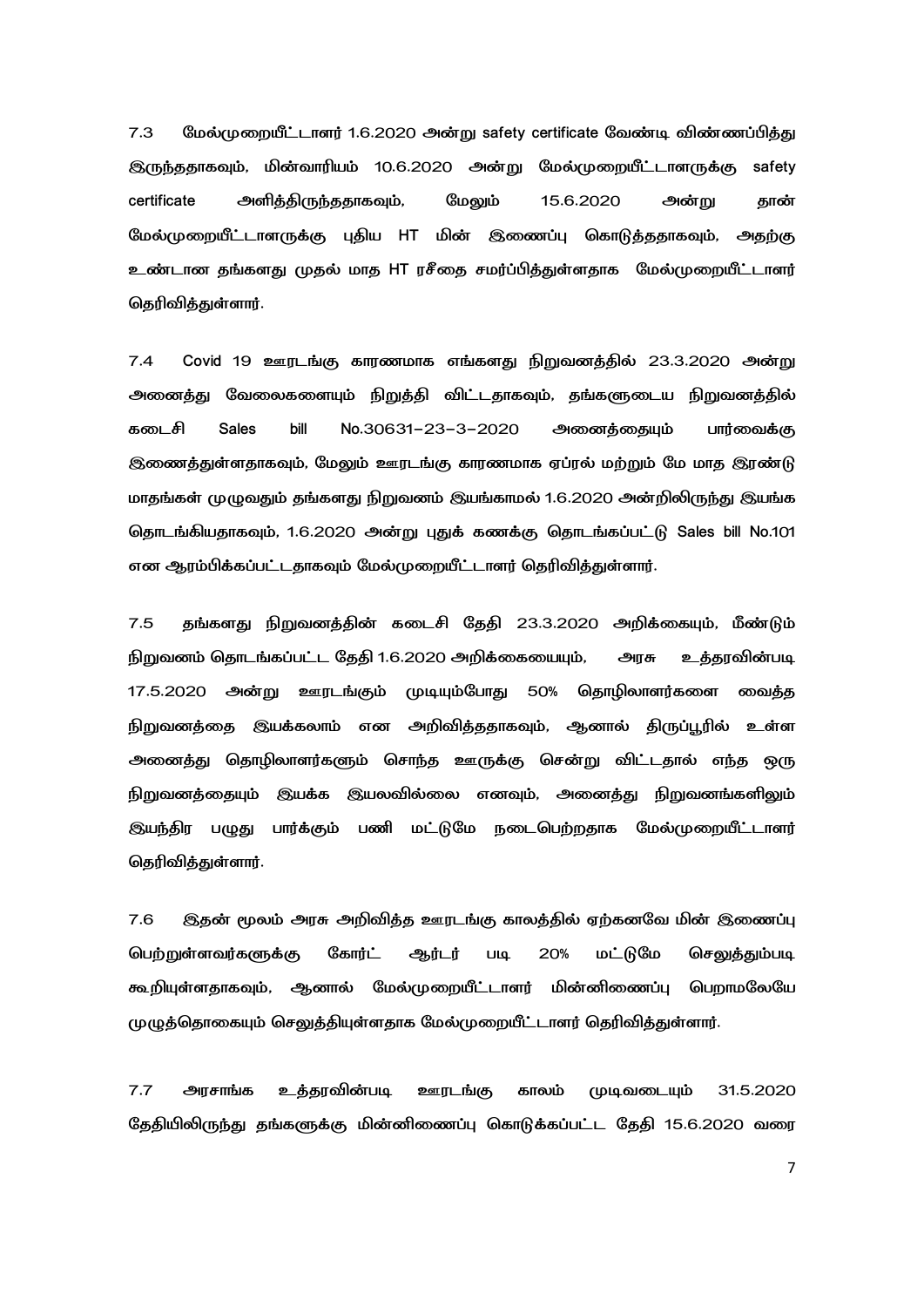மின்வாரியம் அறிவித்த மினிமம் 20% தொகையை செலுத்த தயாராக உள்ளதாகவும், மேல்முறையீட்டாளர் செலுத்திய ரூ.4,90,000/– இருந்து மேற்படி கொகையை கழித்துக் கொண்டு மீதித் தொகையை திருப்பித் தருமாறு மேல்முறையீட்டாளர் தெரிவிக்குள்ளார்.

### 8.0 மின் குறைதீர்ப்பாளரின் தீர்வு:

இருதரப்பு வாதங்கள் மற்றும் சமர்ப்பிக்கப்பட்ட ஆவணங்கள் ஆகியவற்றை  $8.1$ ஆராய்ந்து கீழ்க்கண்டவாறு தீர்வு செய்யப்படுகிறது.

 $8.2$ மேல்முறையீட்டாளருக்கு கடந்த 24.03.2020 அன்று மேற்பார்வை பொறியாளர், திருப்பூர் அவர்களிடமிருந்து மின்வழங்கல் தரப்பட ஆயத்தமென (Supply availability notice) அறிவிப்பு வழங்கப்பட்டுள்ளது. மின் வினியோக விதி 31(2)ன் படி, மின் நுகா்வோா் அவ்வறிவிப்பு கிடைக்கப்பெற்ற 3 மாத காலத்திற்குள் காப்புவிதிகளுக்கான சான்றுடன் (Safety certificate) மின் இணைப்பினை பெற்றுக்கொள்ளுகல் வேண்டும். மேலும் மின் இணைப்பு பெறும் வரையிலான அந்த இடைப்பட்ட காலத்திற்கு கீழ்க்கண்ட மின் வினியோக விதி 31(5)-ன்படி மாத சிறும மின் கட்டணத்தையும் செலுத்தவேண்டும்.

### "31. ஆய்வும் சோதிப்பும் மின்வழங்கல் தரலும்

நுகர்வோர் மின்வழங்கல் கிடைத்தலுக்கான காலதத்துக்குள் பின் கோரும்  $(5)$ வமங்கலைப் பெற்றுக்கொண்டால், மின் வமங்கல் கிடைக்கலுக்கான முகல் அறிவிப்பு தேதியிலிருந்து மின் வழங்கலைப் பெற்ற தேதிவரையிலான காலத்துக்கு அறிவிப்பு செய்யப்பட்ட கட்டணவீதத்தில் மாதச்சிறுமக் கட்டணத்தைச் செலுத்தவேண்டும்."

24.3.2020 8.3 மேல்முறையீட்டாளர் வாதத்தில் தனது கடந்த அன்று தனக்கு availability மின்வமங்கல் காப்பட ஆயக்கமென (Supply) notice) அறிவிப்ப வழங்கப்பட்டபோதும் அன்றைய தினத்திலிருந்தே இந்திய அரசு மற்றும் தமிழக அரசின் ஆணையின் படி கோவிட்-19 காரணமாக ஊரடங்கு விதிக்கப்பட்டதால் தன்னால் எந்தவொரு பணியும் மேற்கொள்ள இயலவில்லை எனவும் Safety certificate-ம் பெற இயலவில்லை எனவும் தெரிவிக்குள்ளார்.

8.4 இருப்பினும் இடைப்பட்ட காலத்தில் மேல்முறையீட்டாளர் தனது கட்டுமான மற்றும் பணிகள் முடித்து, Safety certificate-ம் பெற்று 10.6.2020 அன்று மேற்பார்வை இதர பொறியாளரிடம் சமா்பித்துள்ளாா். அதன் அடிப்படையில் எதிா்மனுதாரா் 12.06.2020 அன்று அறிவிப்பு வழங்கப்பட்ட தேதியிலிருந்து இடைப்பட்ட காலக்கிர்கான மாக சிறும மின்கட்டணம் ரூ.4,90,000 செலுத்துமாறு கோரியுள்ளார். மேல்முறையீட்டாளரும் 12.6.2020 அன்ளைய தினமே ஆட்சேபனையுடன் (Under protest), தான் அத்தொகையை செலுத்தியதாக தெரிவித்துள்ளார்.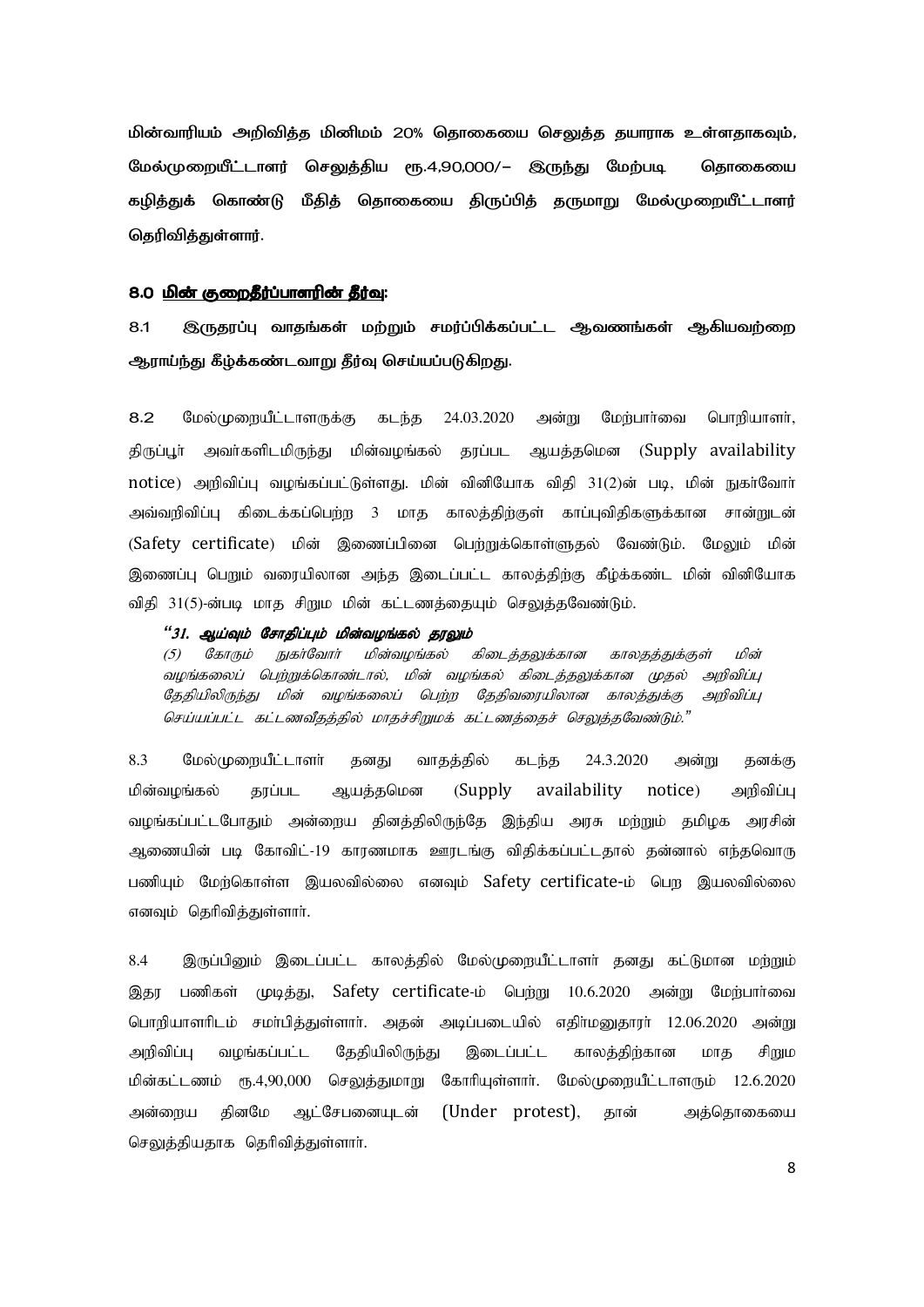8.5 மேல்முறையீட்டாளா் தனது மேல்முறையீட்டில் உயா்நீதிமன்ற ஆணையின்படி, மின் இணைப்பு பெற்றுள்ளவாகளுக்கு 20 சதவீதம் மட்டுமே செலுத்தும்படி கூறியுள்ளபோதும் தனக்கு எதிா்மனுதாரா் மின் இணைப்பு வழங்குவதற்கு முன்னதாகவே முழுத்தொகையையும் செலுத்துமாறு கோரி பெற்றுள்ளதாகவும் தெரிவித்து, தான் நீதிமன்ற ஆணையின்படி 20 சதவீதமாகிய ரூ.90,000 மட்டுமே செலுத்தியிருக்கவேண்டிய நிலையில் ரூ.4,90,000 செலுத்தியுள்ளதால் தனக்கு கூடுதலாக செலுத்திய தொகையை திருப்பித்தருமாறு கோரியுள்ளார். ஆனால் எதிர்மனுதாரர் மேற்கண்ட உயர்நீதிமன்ற ஆணை புதிய மின் இணைப்பு கோரும் விண்ணப்பதாரருக்கு பொருந்தாது எனவும் அது எற்கனவே மின் இணைப்பு பெற்றுள்ளவா்களுக்கு மட்டுமே பொருந்தும் எனக்கூறி ம<u>றுத்து</u>ள்ளாா்.

8.6 குமிழ்நாடு மின்சார ஒழுங்குமுறை ஆணையம் தனது Suo Motu Proceedings No.2 of 2020, நாள் 4-5-2020-ல் தமிழக அரசால் விதிக்கப்பட்டுள்ள கோவிட்-19ன் ஊரடங்கு காலத்திற்கு வழங்கல் விதி 6(b) அடிப்படையில் உயர் அழுத்த மின்னிணைப்புகளில் 20 சதவீதம் மட்டுமே விதிக்கப்படவேண்டுமென கூறியுள்ளது.

விதி 6(b) கீழ்வருமாறு -

6. சிறுமக் கட்டணங்கள் (Minimum charges)

நுகர்வோர், உரிமைதாரருக்கு கீழே விவரமாகத் தந்துள்ளபடி ஒவ்வொரு மின்னிணைப்புக்கும் சிறுமக் கட்டணத்தைக் கட்ட வேண்டும். மின் மின்சாரம் நுகரப்படாவிட்டாலும், நீதிமன்ற ஆணையால் மின்னிணைப்பு துண்டிப்பில் இருந்தாலும், வழங்கப்பட்ட மின்சாரக் கட்டணம் சிறுமக் கட்டணத்தை விடக் குறைவாக இருந்தாலும், சிறுமக் கட்டணத்தை கட்டியேயாக வேண்டும்.

a) P?<?- 3#A478M P?A P. Bi2 -a4 துண்டிக்கப்பட்டிருந்தால் மாதச் சிறுமக் கட்டணத்தைக் கி.வோ.ஆ. அளவில் உள்ள மின் தேவையின் அடிப்படையில் பின்வருமாறு விதித்து வசூலிக்க வேண்டும்.

(i) துண்டிப்பு ஒரு முழு மாதமானால் மின் தேவையில் 20 விழுக்காடு

(ii) துண்டிப்பு மாதப் பகுதியாக இருந்தால் உண்மையாகப் பதிவான மின்தேவை, அவ்வப்போது ஆணையம் அறிவிக்கும் ஒப்பளித்த மின் தேவை அடிப்படையிலான விழுக்காடு, இவற்றில் எது அதிகமோ, அது,

b) நுகர்வோரின் வேண்டுதலின்படி உயர் அழுத்த மின்னிணைப்பு துண்டிக்கப்பட்டிருந்தால் மாதச் சிறுமக் கட்டணத்தைக் கணக்கிட கருத வேண்டிய கி.வோ.ஆ அளவில் உள்ள மின்தேவை, உண்மையில் நடப்பில் பதிவான கி.வோ.ஆ அளவு மின்தேவை, (துண்டிப்புக் காலம் மாதப் பகுதியாக இருக்கும்போது) ஆணையம் அவ்வப்போது அறிவிக்கும் ஒப்பளித்த மின் தேவையின் அடிப்படையிலான விழுக்காடு, இவற்றில் எது அதிகமோ, அதுவாகும்.

உரிமதாரரின் நிறுவனத்தில் கதவடைப்பு, வேலைநிறுத்தம், தீ, புயல், வெள்ளப்பெருக்கு மற்றும் பிற உரிமதாரரின் கட்டுப்பாட்டை மீறிய காரணங்களால் உரிமதாரர் மின்சாரம் தர இயலாத நிலையில் இருந்தாலோ அல்லது அவற்றைப் போன்ற காரணங்களால் நுகர்வோர் முழுமையாகவோ அல்லது ஒரு பகுதியளவு மட்டுமோ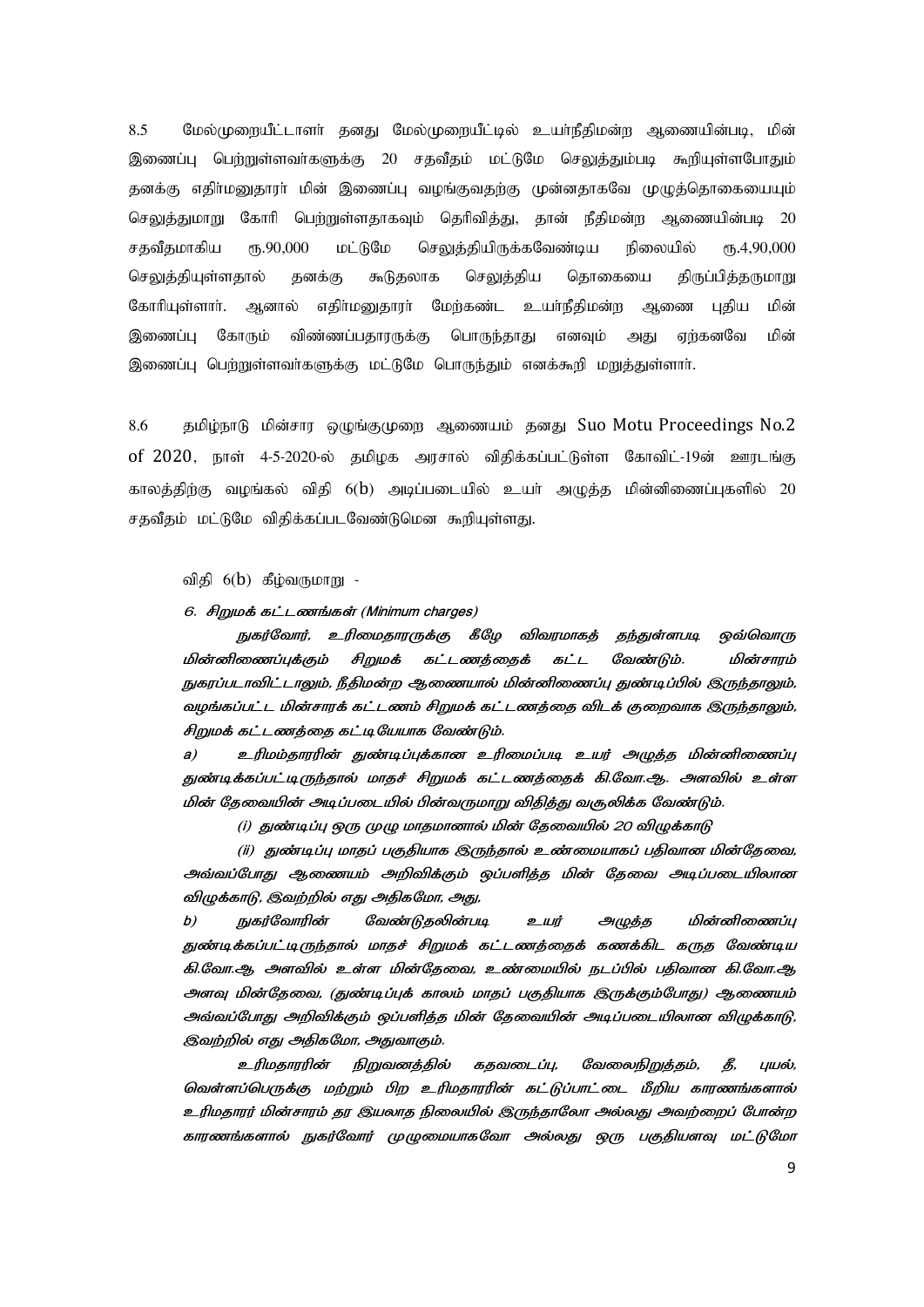நுகர்வதிலிருந்து *கவிர்க்கப்பட்டுள்ளாரென* மின்சாாம் உரிமகாார் நிறைவடைந்திருந்தாலோ, பட்டியலிடத் தக்க மின் தேவையின் 20 விழுக்காடு அல்லது பதிவான மின்தேவை இவற்றில் எது அதிகமோ அதற்கு உரிமதாரர் நுகர்வோரிடமிருந்து *உண்மையில்* நடப்பில் நுகர்ந்த மின்சாரக் கட்டணத்தோடு சிறுமக் மாதச் கட்டணத்தையும் வசூலிக்கலாம் என விதிக்கப்படுகிறது."

மின்வழங்கல் தரப்பட ஆயத்தமென (Supply availability notice) அறிவிப்பு மேர்கண்ட காலத்தில் சிறும கட்டணத்தை செலுத்திட விண்ணப்பதாரா் கடமைப்பட்டவா் என்பதாலும், கோவிட்-19 ஊரடங்கு காலத்தில் அரசின ஆணை 244 நாள் 17.5.2020-ன் படி அகேபோல் பணியும் அரசு நகராட்சி மற்றும் மாநகராட்சி எல்லைகளில் மேற்கொள்ள எந்தவொரு விகிக்கப்பட்ட காலமான 25.3.2020 முதல் 17.5.2020 வரையிலான முமுகடை காலம் என்பதால் வழங்கல் விதி 6(b)ன் படி மாத சிறும கட்டணம் விதிப்பது என்பதே சரியாகும்.

8.7. Supply availability notice பின் இணைப்பு ஏற்கனவே பெற்றவர்கள் மற்றும் காலக்கில் உள்ள விண்ணப்பதாரர்கள் இருவேரு சூம்நிலையிலும் மாக ஆகிய சிறும கட்டணம் என்பகு செலுக்கப்படவேண்டும் என்பகை மேர்கண்ட விகிகளின் மலம் அறியமுடிகிறது. Supply availability notice வழங்கிய அன்றே மின்சாரத்தையும் வழங்கிட த.நா.மின் உற்பத்தி மற்றும் பகிா்மான கழகம் தயாராக உள்ளது, அதனால் அன்றைய தினத்திலிருந்தே மாத சிறும கட்டணத்தினை விகிக்க வமிவகை செய்யப்பட்டடுள்ளது. ஆகையால் த.நா.மின் வினியோக விதி 31(5) மற்றும் த.நா.மின் வழங்கல் விதி 6 ஆகிய இரண்டின்படியும் அச்சிறும கட்டணத்ததை செலுத்திட விண்ணப்பதாரா் கடமைப்பபட்டவராவார்.

8.8. சென்னை உயர்நீதி மன்றம், வழக்கு எண். WP.No.7678 & others நாள்.14.8.2020 ஆணையில் கீழ்க்கண்டவாறு தீா்ப்பு வழங்கியுள்ளது.

"45 a) TANGEDCO shall issue a revised bill to the petitioners by applying Regulation  $6(b)$  of the Supply code for the entire period when the establishment was under shut  $down: \dots$ 

 $f$ ) These directions will apply only for the period during which the establishment was under total lockdown due to the orders issued by the Government and it is made clear that it pertains only to the Minimum charges payable under Regulation  $6(b)$  of the Supply code and there is no exemption or concession insofar as the charges payable for the actual consumption of electricity (Energy charges); and"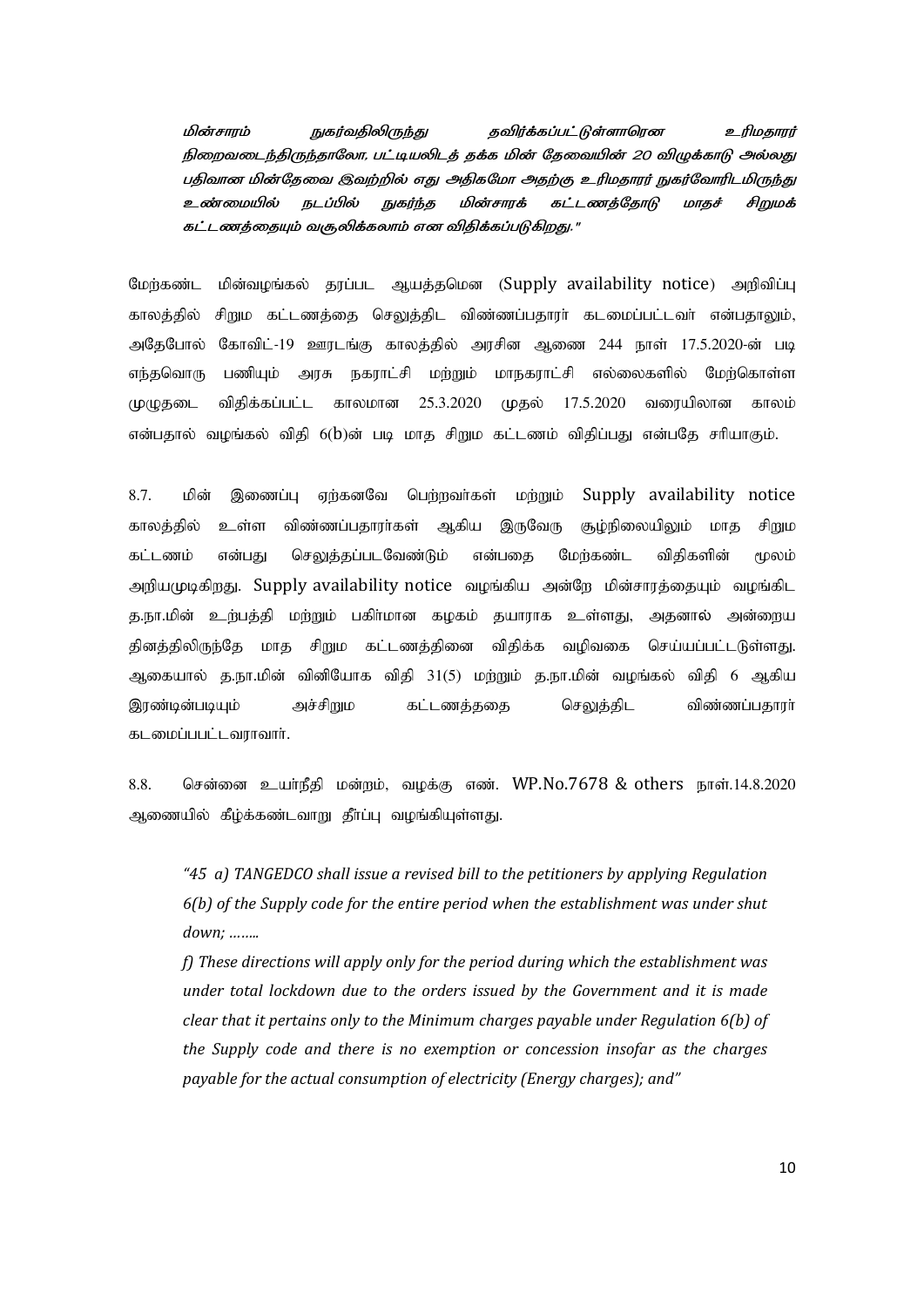இப்பெருந்தொற்று காலத்தினை "Force Majeure" 8.9 இந்திய அரசின் நிதித்துறை காலமாக கருத ஆணையிட்டுள்ளது. ஆகையால் உயர் அழுத்த மின்னிணைப்பு கோரும் விண்ணப்பதாரா் உலகளாவிய கோவிட் காரணமான ஊரடங்கின் "Force" காலமான Majeure"-னால் கருதி மின் எந்த பாதிப்பிற்கும் உள்ளாகாததாக பெறாக இணைப்பு காலத்திலும் 100 சதவீதம் மின் கட்டணம் (Demand charges) விதிப்பது சரியல்ல.

8.10 மேர்கூரிய விகிகள் தீர்வ மேலும், மர்றும் வமக்குகள் பெர்ற சான்றுகளின் அடிப்படையில் பார்க்கும்போது தீ, வெள்ளப்பெருக்கு, பெருங்கொள்ளை நோய் போன்ற "Force Majeure" சூழ்நிலைகளில் மின் நுகர்வு தடுக்கப்பட்டாலோ பெறஇயலாவிட்டாலோ அப்போது த.நா.மின் வழங்கல் விதி 6(b)ன் படி மாத சிறும கட்டணம் 20 சதவீதம் மட்டுமே விதிக்கஇயலும்.

8.11 ஆகையால் மேற்கண்ட மேற்கோள்களின் அடிப்படையில் 24.3.2020 முதல் 16.5.2020 த.நா.மி. வரையிலான காலத்தில் மேல்முறையீட்டாளர் வழங்கல் விகி  $6(b)$ -ன் அடிப்படையில் 20 சதவீதம் மின் சிறும கட்டணம் மட்டுமே செலுத்த கடமைப்பட்டவராவார். 17.5.2020 (மகல் மின்இணைப்பு பெற்ற நாளது வன வினியோக விகி  $31(5)$ ன் அடிப்படையில் முழு மின் கட்டணமும் செலுத்தவேண்டும்.

### 9.0 முடிவுரை:

 $9.1$ பக்கி 8-இல் கண்ட எனகு கருக்குக்களின் அடிப்படையில். விண்ணப்பகாார்  $25.3.2020$  முதல்  $16.5.2020$  வரை வழங்கல் விதி  $6(b)$  அடிப்படையில் கணக்கிட்டு மேல்முளையீட்டாளர் அகிகப்படியாக செலுத்திய கொகையை இவ்வாணை கிடைக்கப்பெற்றதற்கு அடுத்தமாத மின்கணக்கீட்டில் சரிசெய்து வழங்கப்படவேண்டும் என ஆணையிடப்படுகிறது.

 $9.2$ மேற்கண்ட ஆணையை நிறைவேற்றியமைக்கான அறிக்கையை 15 நாட்களுக்குள் அனுப்ப வேண்டும்.

9.3 மேற்கண்ட தீர்வுடன் இந்த மேல்முறையீட்டு மனு எண் 95/2021 முடிவுக்கு கொண்டு வரப்படுகிறது. செலவுத் தொகை இல்லை.

> (செ. தேவராஜன்) மின்குறைதீர்ப்பாளர்

'நுகா்வோா் இல்லையேல், நிறுவனம் இல்லை'' "No Consumer. No Utility"